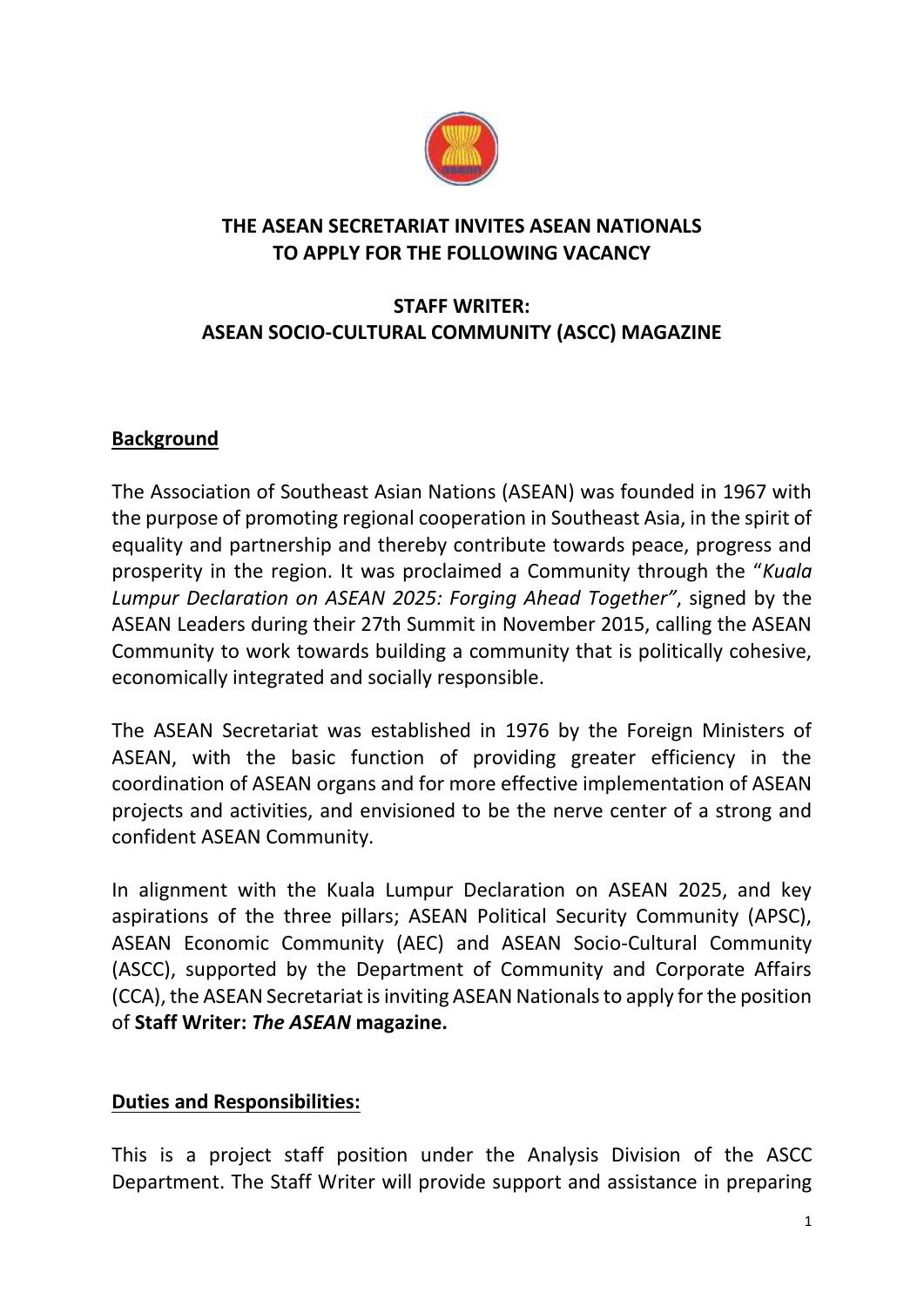*The ASEAN* magazine, a publication featuring the work of the ASCC Pillar. The publication aims at raising people's awareness of the ASCC pillar and promote engagement. Reporting to the Editor-in-Chief, the Staff Writer shall be responsible for the following:

- **1. Assist Editor-in-Chief and Associate Editor in conducting research and preparing** *The ASEAN* **magazine.**
	- Collect data and relevant information for the magazine, such as recent activities of ASCC sectoral bodies and success stories from ASEAN Member States;
	- Conduct basic analysis and write articles for the magazine;
	- Identify and coordinate relevant resource persons and conduct interviews;
	- Generate or design visual content such as infographics, charts, diagrams, and pictures;
	- Perform proof-reading functions ensuring that changes have been accurately incorporated in consultation with the responsible person, as necessary, by checking successive versions of edited and translated documents against previous versions, as appropriate, including checking the final version against the submitted original manuscript, in accordance with existing guidelines;
	- Proofread captions for photos and charts in magazine, and check the source of images and other materials included in publication to ensure that they conform to appropriate use under any copyright.

# **2. Provide technical and administrative support in preparing and publishing**  *The ASEAN* **magazine.**

- Maintain database for The ASEAN magazine;
- Undertake basic communication with other divisions at the ASEAN Secretariat and stakeholders outside the ASEAN Secretariat in relation to The ASEAN magazine;
- Liaise with the vendor in printing and producing The ASEAN magazine;
- Assist in distributing the printed copy of The ASEAN magazine.

# **3. Manage the online presence of The ASEAN magazine.**

- Upload articles on *The ASEAN*'s microsite and help manage the site's backend;
- Create social media posts based on the content of *The ASEAN* magazine for *The ASEAN* magazine's social media accounts;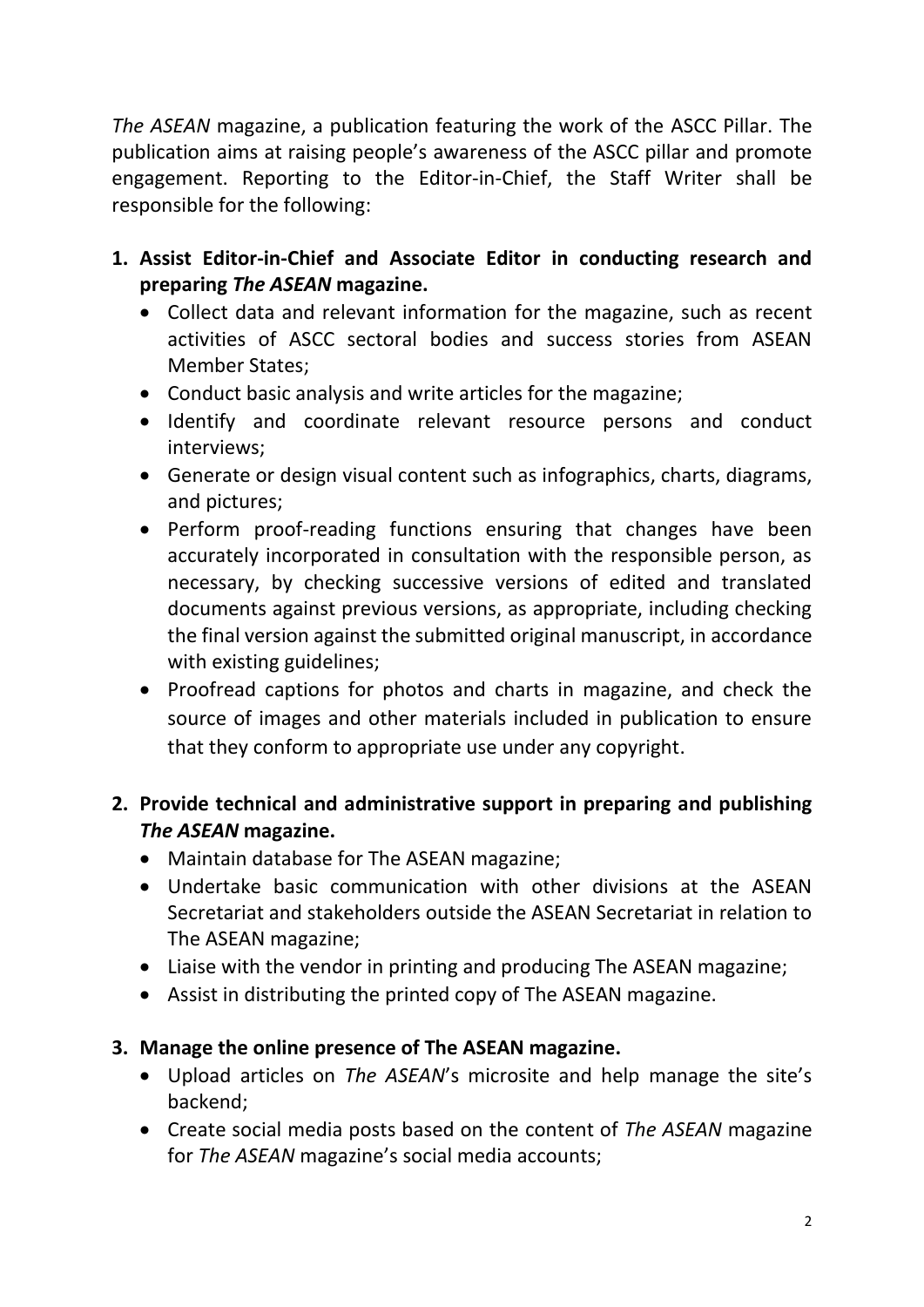- Liase with the Community Relations Division to post stories and other content from *The ASEAN* magazine on ASEAN Secretariat's webpage;
- Collaborate with colleagues from the Community Relations Division to package multimedia content effectively and compellingly;
- Monitor web analytics with an eye to strengthening web content in ways that attract and retain visitor interest and improve user journeys on ASEAN Secretariat's webpage;
- Review, monitor, collect and report analytics data for key social media accounts.
- **4. Support the ASCC Department in preparing the ASEAN Annual Report and annual ASCC Factsheet.**
- **5. Undertake any other tasks as directed by Editor-in-Chief and Associate Editor.**

## **Qualifications and Experience:**

- Advanced degree in journalism, communication, social sciences, computer sciences, international relations, or other appropriate field; or Bachelor degree with a minimum of two years work experience in journalism or other publication, outreach, or relevant field.
- Demonstrated research and writing skills and ability to present information creatively.
- Competency in computer skills with adequate knowledge of Microsoft Office, Excel and Outlook. Familiarity with desk-top-publication software, such as Quark X Press and Adobe In Design. Good skills on graphic design and ability to operate Photoshop, CorelDraw, Illustrator, or similar programme are desirable.
- Demonstrated good oral and written communication skills and interpersonal skills, including experience in cross-cultural environment and international settings.
- Demonstrated ability to develop and maintain excellent working relationships with stakeholders.
- Demonstrated commitment to collaborative work practices.
- Proven ability for accuracy under pressure and adherence to deadlines.
- Excellent command of English, written and spoken.